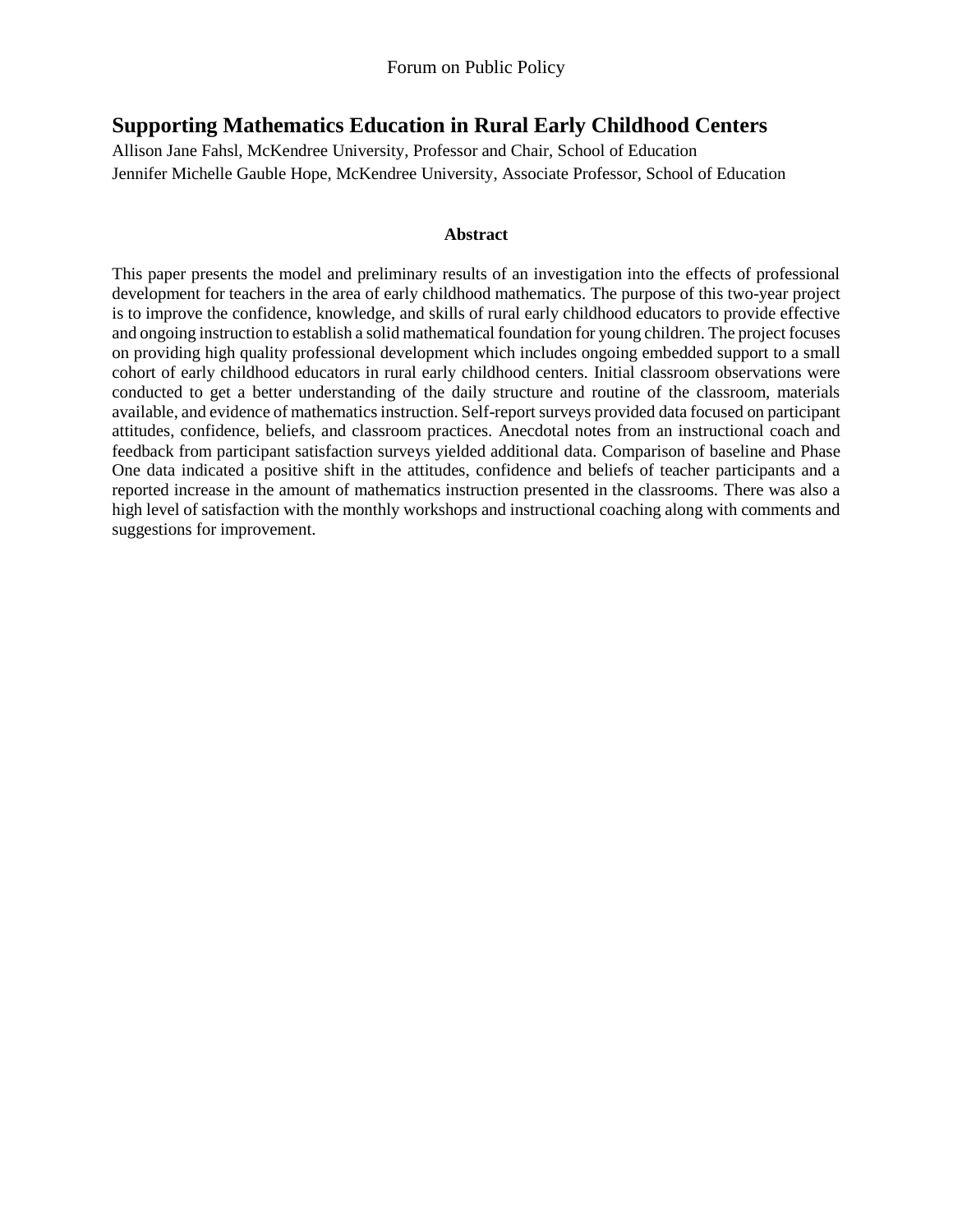## Forum on Public Policy

#### **Supporting Mathematics Education in Rural Early Childhood Centers**

The importance of math learning experiences in early childhood as a foundation for future educational success has been well documented (Clements, Sarama, & DiBiase, 2004; NCTM, 2013; NRC, 2009). Research also shows that the provision of high quality professional development to early childhood and elementary teachers can improve the mathematics achievement of their students (Lee, 2010; Yoon, Duncan, Silvia, Scarloss, & Shapley, 2007). In the United States, professional development (PD) opportunities are most readily available to teachers in large, public school districts and is often focused on kindergarten to 8<sup>th</sup> grade learning. In rural areas where achievement is impacted by low socio-economic issues (Adams, Zaslow, & Tout, 2007; Lee & Burkam, 2002), much early childhood education is provided in small, independent or religious settings for which few PD opportunities exist or can be afforded with limited budgets. The opportunity for content-focused and pedagogical learning for teachers in these centers is rare. The researchers for this project work at a university located in a small, rural community in southern Illinois in the United States. Within the geographic region surrounding the university, there are many low-income, rural communities with limited access to resources. Independently operated early childhood centers are located within these communities that serve young children and their parents, positioning the university well as a provider of sustained professional development focused on mathematics.

#### **Overview of the Project**

The purpose of this two-year project is *to improve the confidence, knowledge, and skills of rural early childhood educators to provide effective and ongoing instruction to establish a solid mathematical foundation for young children.* The project focuses on providing high quality professional development (as defined by Darling-Hammond, Hyler, & Gardner, 2017; Winton, Snyder & Goffin, 2016) to a small cohort of early childhood educators in independently operated early childhood centers. The professional development model used for this project includes monthly workshops held on campus with all participants, as well as, embedded professional development in the early childhood classrooms. Workshops focus on improving teachers' attitudes and beliefs about mathematics, active engagement of teachers in learning content and pedagogy critical to early childhood mathematics instruction, and introduction of materials and activities to be used in the classroom. In addition to the monthly workshops, an instructional coach visits each classroom twice a month to provide modeling and support on the effective use of strategies and materials. The overall goals of the grant are to provide high-quality professional development to early childhood educators in small, rural facilities in order to 1) increase participants' pedagogical content knowledge in mathematics; 2) improve participants' confidence and attitude regarding math-teaching ability; and 3) increase participants' use of effective pedagogical strategies and methods in teaching mathematics.

#### **Professional Development Model**

The READY 4 Math project is founded in the principles of high quality professional development described by Darling-Hammond, Hyler, and Gardner (2017). These authors found that effective professional development involves a focus on content, active learning, collaboration, modeling of effective practice, coaching, and time for reflection over a sustained period (2017). The Ready 4 Math professional development model involves all of these elements over a period of two school years. Concepts and pedagogy appropriate for early childhood mathematics makes up the content focus of the project. Participants learn this content through engaging in discussion and activities at monthly workshops where effective practices are modeled by project investigators. A veteran early childhood educator with expertise in instructional coaching supports the use of the newly learned strategies through visits to each classroom twice per month. Participants share and reflect upon their experiences when they return to the next workshop. This paper reports on the experiences and results of the first four-month semester of project implementation, referred to as Phase One of the project.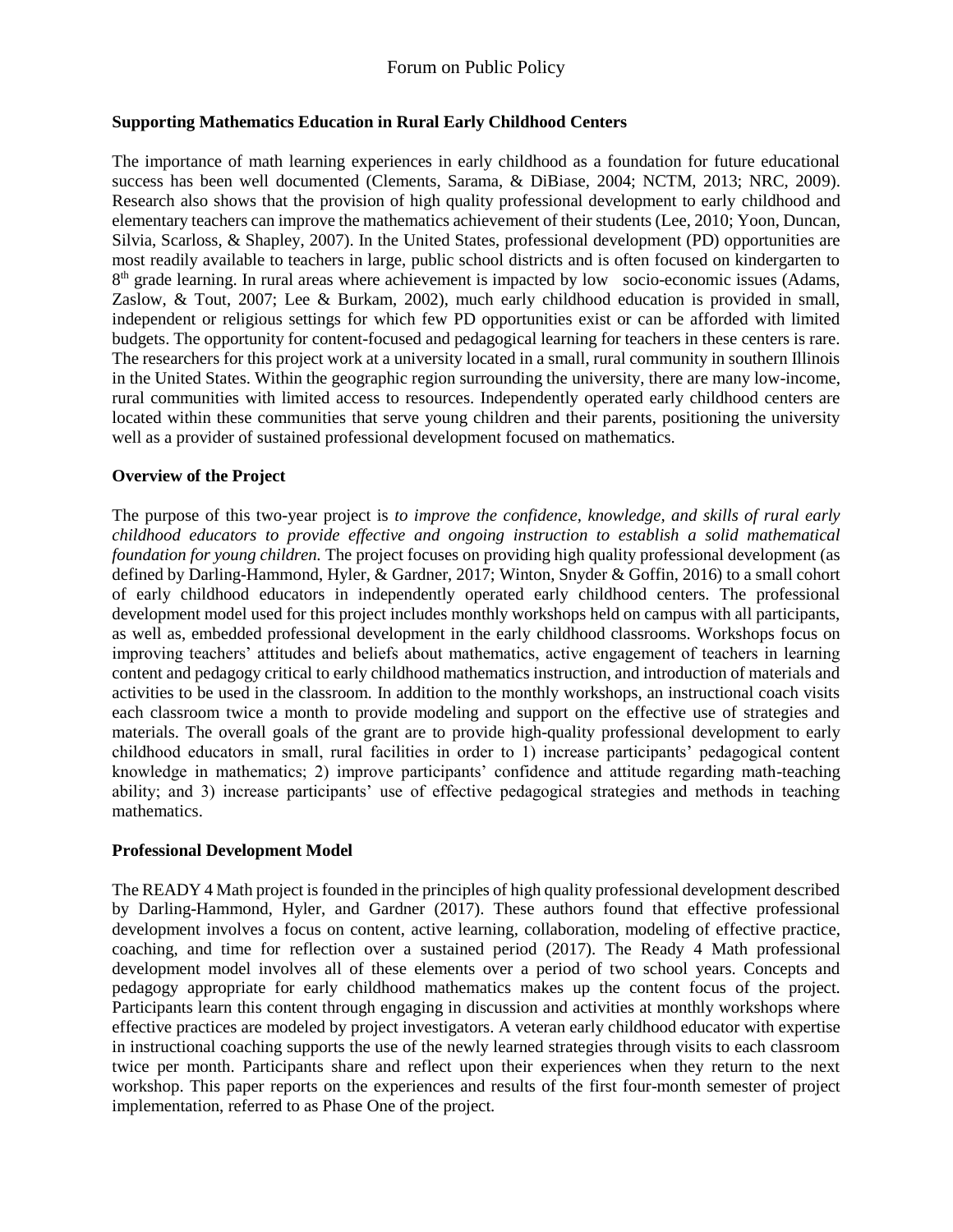## **Methodology**

### **Participants**

Early childhood centers for this project were purposefully selected based on three criteria. The first overarching criteria was geographic location. Only centers in small, rural districts were considered, due to the lack of resources in those areas. Designation as a high needs school district, based on annual test scores of the district and socioeconomic level, was the second criteria. The rationale for this requirement was to help increase the foundational knowledge of young children before they enter the K-12 school system. The final requirement was that the center had to be a non-public school facility. Very few professional development opportunities exist for independently operated early childhood centers, so a need was evident. Once centers were identified, the directors were contacted to determine their interest in participating in the project. This selection process resulted in seven participating centers.

Once the centers were established, participants were chosen on a voluntary basis. Any early childhood educator who expressed an interest in the professional development and was willing to commit to the participation guidelines was given the opportunity. This resulted in seven participants for the project, all Caucasian females. Level of education varies among the participants from some college coursework to completed associate's or bachelor's degrees. One of the teachers holds a state credential in early childhood, and one indicated prior professional development in early childhood mathematics. Participating teachers have early childhood teaching experience from a range of less than one year to more than ten years. Average class size for these teachers is 18 students ranging in age from three to five years old. All but one of the teachers works with the students five days per week. Each participant receives \$1,000 for each year of participation in addition to all of the materials used in the workshops.

### **Instrumentation**

The variety of goals for the project necessitates a varied approach to assessing the intended outcomes. After setting project goals, a broad search of early childhood mathematics literature was conducted to identify existing instruments with potential for use in this study. Despite the importance of this work, only a few validated measures exist for use in assessing early childhood mathematics outcomes. Of those available, the most appropriate were selected for use in providing insight into the outcomes of each of the project goals, as illustrated in Table 1.

#### Table 1

*READY 4 Math Project Goal, Outcomes, and Assessment Instrument*s

**Project Goal: To improve the confidence, knowledge and skills of early childhood educators to provide effective and ongoing instruction to establish a solid mathematical foundation for young children.**

| <b>Outcome</b>                                                         | <b>Measure</b>                  |  |  |
|------------------------------------------------------------------------|---------------------------------|--|--|
| 1. Early childhood educators will show an increase in mathematics      | <b>Teacher Practices Survey</b> |  |  |
| pedagogical content knowledge.                                         |                                 |  |  |
| 2. Early childhood educators will exhibit greater confidence and a     | Attitudes.<br>Behaviors.<br>and |  |  |
| more positive attitude regarding their ability to effectively teach    | Confidence<br>Early<br>in       |  |  |
| mathematics concepts.                                                  | Mathematics (ABC-EM)            |  |  |
| 3. Early childhood educators will demonstrate an increase in effective | observations.<br>Classroom      |  |  |
| pedagogical strategies and methods in mathematics.                     | coaching notes and              |  |  |
|                                                                        | <b>Teacher Practices Survey</b> |  |  |
|                                                                        |                                 |  |  |
|                                                                        |                                 |  |  |
| 4. To deliver high quality, embedded professional development to       | <b>Project Feedback Survey</b>  |  |  |
| early childhood educators in small, rural facilities.                  |                                 |  |  |
|                                                                        |                                 |  |  |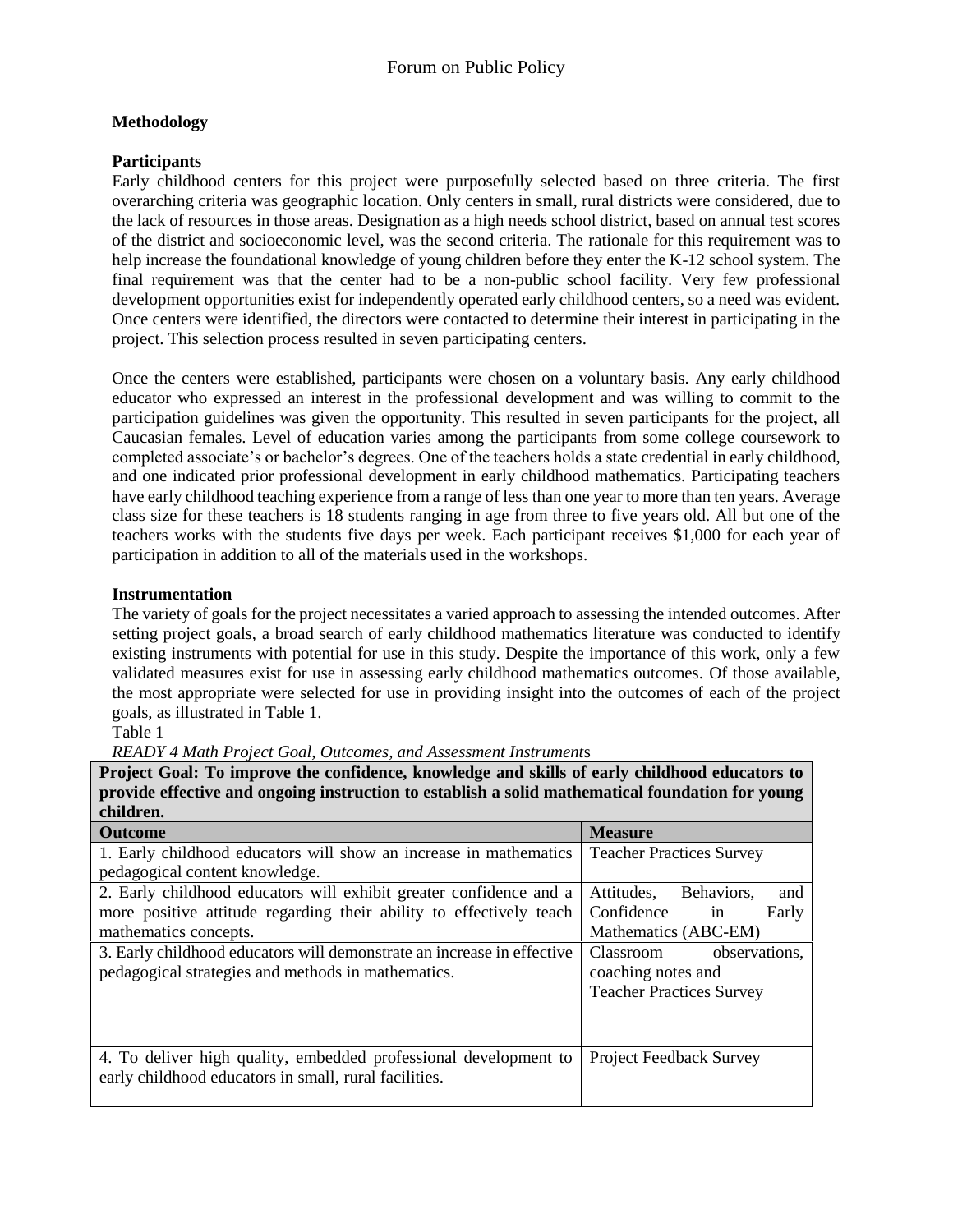To ascertain strategies employed by participants in teaching math, the Teacher Practices Survey, a slightly shortened version of the CME Foundation Math Survey (CME Group Foundation, n.d.), was utilized. This seventeen-item Likert-style survey asks teachers to respond whether they never, rarely, sometimes, or often use eight different high impact teaching practices. Additional prompts ask participants to indicate the extent to which they address nine different key concepts in math: counting, data analysis, measurement, number sense, operations, patterns, sets, shapes, and spatial relationships in their teaching. An option of "unable to answer" was provided in case participants were not familiar with the practice or concept described in any given item.

In addition to teacher practices, investigators seek to analyze shifts in participant attitudes toward math and the teaching of mathematics in their classrooms which occur over the life of the project. Investigators are interested in how teachers view mathematics and mathematics instruction as well as their confidence in effectively working with students to improve their mathematical ability. To gather this data, investigators requested and were granted permission to utilize the Attitudes, Beliefs, and Confidence in Early Mathematics (ABC-EM) measure designed by Chen and McCray (2013). Reliability for this instrument is reported at the .94 level using Cronbach's Alpha. This survey consists of twenty-eight statements related to mathematics, mathematics instruction, and teacher confidence in both their own mathematics competence and the ability to teach it effectively. Responses are indicated on a scale from zero to 10.

Prevalent among the results of our search for related instruments was the Classroom Observation of Early Mathematics-Environment and Teaching (COEMET) developed by Clements & Sarama (2007). Unfortunately, the required training for use of the instrument was not available within the implementation timeline. Another promising instrument, the Pedagogical Content Knowledge – Early Math (PCK-EM) Interview [\(McCray](https://earlymath.erikson.edu/collaborators/jennifermccray/) & Chen, 2012) was cost prohibitive. Instead, the authors relied upon previous experiences in conducting classroom observations to develop a new protocol for use in this project. The paper/pencil observation form developed is used to record data on interactions between the teacher(s) and student(s) and student-to-student, including notation on the type of interaction, how it was initiated (and by whom), and the length of the interaction.

An important aspect of the project is the embedded professional development component. As noted previously, the instructional coach attends the monthly workshops and visits each classroom twice a month. During the visit, the coach records anecdotal notes on the classroom activities, suggestions, and critical feedback. Notations are also made on the nature of the coaching provided to the teacher and topics of discussion. These notes are recorded on a form developed by the instructional coach and discussed with the teacher following the visit.

Finally, the investigators were not only concerned with the stated outcomes, but also with participants' perceptions of the experience. Teachers are participating voluntarily in after-work meetings, as well as, welcoming an outsider into their classroom. Therefore, it is important that the investment of valuable time and energy is considered worthwhile and meaningful. To evaluate this outcome, a feedback survey was developed for use at the end of each semester which focuses on the three main elements of the project: monthly workshops, provided materials, and instructional coaching. Participants utilize a four-point scale to rate each project element on five different criteria and provide optional comments below each. This feedback instrument will be used again at the end of each phase of the project.

#### **Implementation and Data Collection**

READY 4 Math is a two-year project consisting of monthly workshops and embedded professional development in the classroom. An initial, kick-off meeting was held one month prior to implementation to make introductions, finalize details, revisit expectations and collect baseline data. The project then began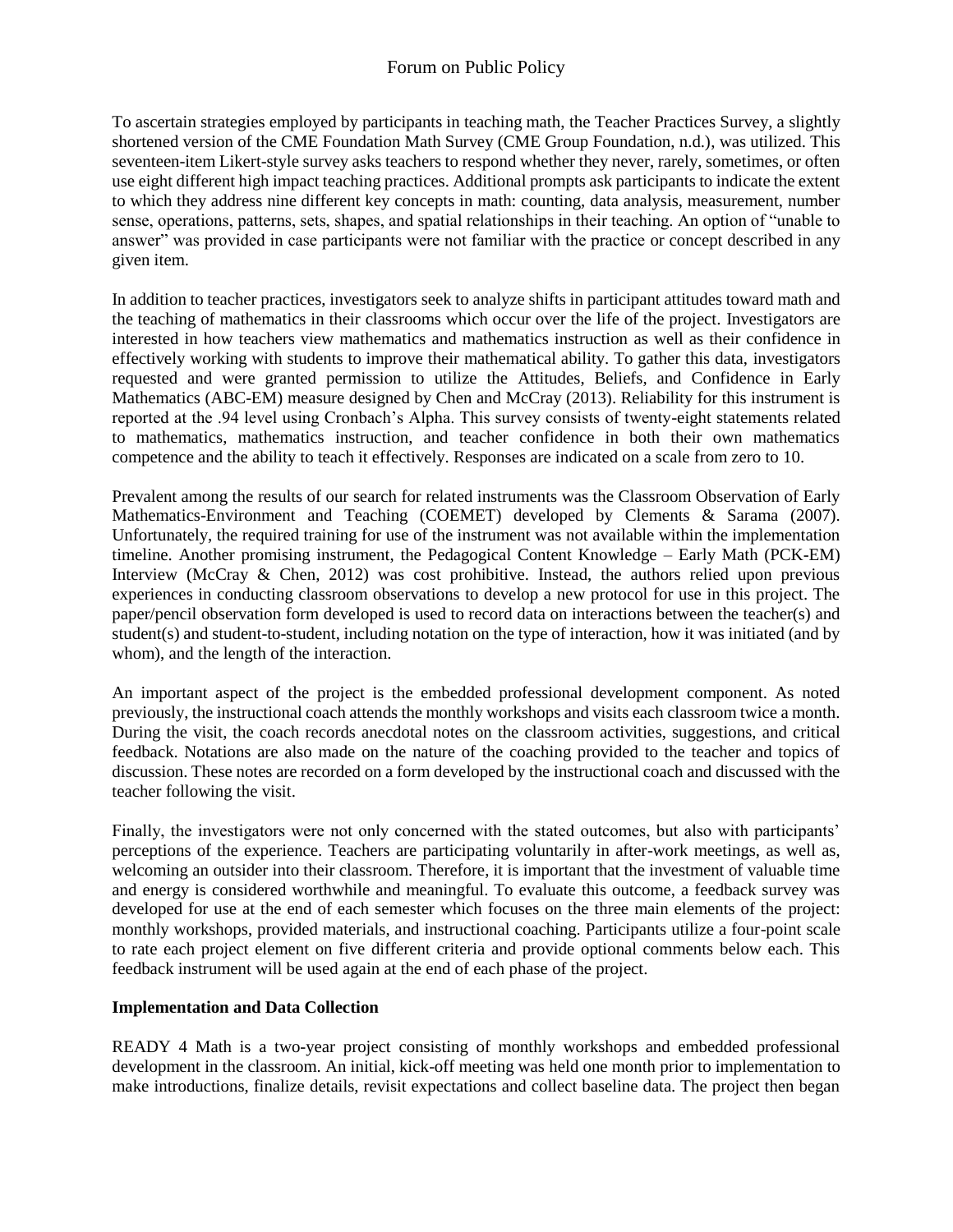in the following month of January 2018. The phases of the professional development are broken down into four semesters, not including summers.

The project began with a meeting attended by all participants to establish and support a professional learning community. This meeting served as an opportunity for participants to become familiar with the host site, instructors, coach, and one another. In addition, instructors modeled a sample activity to introduce the approach and tone of future workshops.

Initial data related to participant background and experience, current practices of teaching math, and attitudes and beliefs related to mathematics and its teaching were collected via self-report surveys. Surveys were administered in paper-pencil format at the project kick-off meeting one month prior to the project activities beginning. Participant data collected included basic demographics along with classroom characteristics (number of students, hours of class per week, etc.) and previous experience with early childhood teaching, workshop, and professional development, as included in the description of participants above.

The Teacher Practices Survey was also completed by all participants at the outset of the project and the end of the first semester. Subsequent administrations will be made at the project mid-point and following the last month of participation. The ABC-EM was administered prior to the project start, at the end of the first semester, and will be administered twice more across the project, at the end of each year.

To establish a baseline of the classroom environment, investigators made initial observation visits to each classroom, recording teacher-student and student-student interactions over a 20-minute period using the observation form. Observations were arranged for a time of day that was not designated for snack or nap, but was otherwise determined on a convenience basis. Observations will be conducted again each year of the program which will result in data collection from each classroom at the beginning of the project, after the first year, and following project completion.

The project began in earnest with the first full workshop held in January 2018. Each workshop had a theme through which participants explored specific mathematical concepts and pedagogy through hands-on activities. Pedagogical strategies were introduced, discussed, and modeled using developmentally appropriate materials which were then provided to participants for continued use in their classrooms. The focus of the workshops is to expose the early childhood educators to effective, research-based teaching strategies to increase their confidence level and effectiveness in teaching mathematics. An additional focus is to demonstrate how foundational mathematics concepts can be easily integrated into all aspects of their daily activities, such as story time, gross motor activities, centers and snack time.

In the time between monthly workshops, an instructional coach visits each educator twice in their classroom to provide individual support. The instructional coach is an experienced early childhood educator with expertise in teacher mentoring. Coaching involves modeling strategies with the children, discussing ideas and concerns, and making suggestions for improvement. The first phase of workshops and coaching continued through the end of May 2018 and will resume the following fall. Therefore, the initial PD phase consisted of four monthly workshops held on the university campus and as many as eight coaching visits per participant.

At the end of the first semester, a workshop survey was completed by all participants to acquire feedback on their satisfaction with the grant, materials, workshops and coaching. This survey will be administered at the end of each phase of the project to inform planning for each subsequent phase.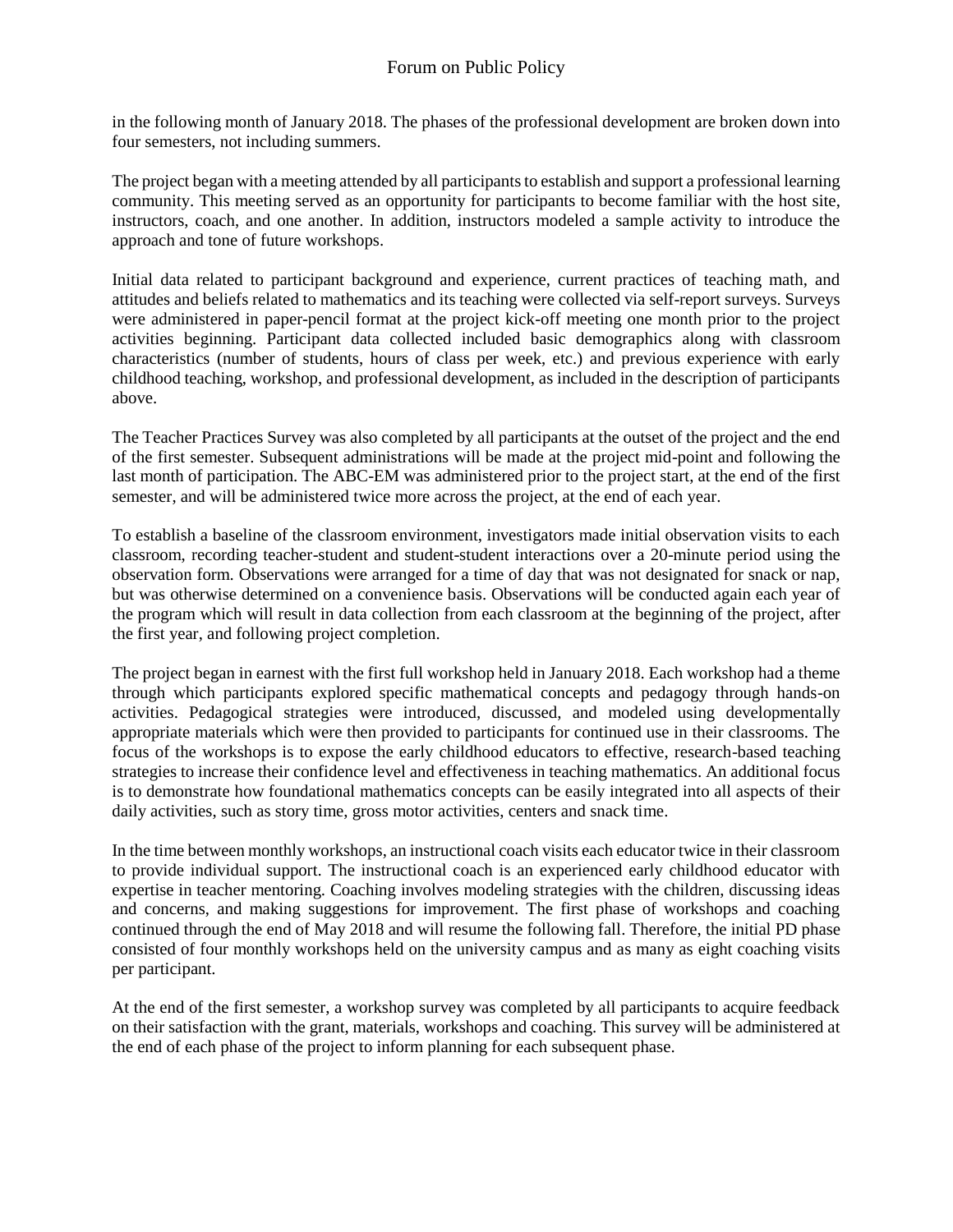#### **Initial Results**

#### **Classroom Observations**

The purpose of the initial observation of each classroom was to gain insight into the settings of each of our participants' classrooms, including student population, resources, and classroom learning environment to inform decision-making as the project began. This also provided insight into the overall classroom organization and teaching style of each participant. Toward this end, the observation instrument was found useful, but not comprehensive in terms of supporting documentation of the classroom environment. Followup discussions focused mainly on the similarities and differences between the settings. Two classrooms stand out from the rest as extremes of classroom structure; one is the only parochial pre-school situated within a K-8 school building, and the other is an independent center, like the rest of the sample. The classroom environment in the parochial setting is very structured and academically focused. Students were observed in whole class instruction, using worksheets and interacting with the teacher as a group as one would find in a school setting. At the other end of the structure spectrum was a classroom which gave the impression of a play room, where academic goals were lacking, and students were involved in choice activity, with little to no guidance from the teacher or aide other than disciplinary responses to disruptive behavior. Between these two ends of the spectrum are situated the five other centers, which are largely similar in terms of classrooms arranged in centers.

#### **Teacher Practices Survey**

Results of the initial administration of the Teacher Practices Survey (see Table 2) showed a range of responses as would be expected from a group of teachers with a diverse background of experience related to teaching early childhood mathematics. Scores were generally lower in the frequency of use of high impact teaching practices (e.g. talking with students about ways to solve math problems) than in the extent to which individual math concepts, such as counting and measurement, were addressed in the classroom. For instance, the average frequency with which an individual teacher used high impact practices prior to the project start was a 1.1, indicating "sometimes," while that same teacher scored an average of 2.1, or "often," in terms of the extent to which she addressed the nine key math concepts. We were not surprised to find that teachers reported addressing most "often" (average score of 2.5 or above) were counting (X  $=3.0$ ), shapes (X = 2.86), patterns (X=2.71), and number sense (X=2.57). These are concepts more commonly addressed than data analysis, measurement, number sense, operations, sets, and spatial relationships, which teachers reported addressing to a lesser extent (means ranging from 1.29 to 2.0) in the pre-project survey.

In each case, teachers showed an increase in their use of the high impact pedagogical strategies at the end of the first semester of the project when compared to initial responses. The average gain in scores (ranging from zero to three) was 0.58 from an initial average score of 1.95 to 2.54, indicating a shift, on average, from using the identified instructional strategies less than "sometimes" to more than "sometimes, and approaching "often." Increases of 0.50 or more were seen in six out of the eight items, with the greatest gains indicated in Item 1 (talk to students about ways to solve math problems, increase of 0.86); Item 7 (use models to represent problems and/or solutions, increase of 0.76); Item 3 (ask your students to help each other solve math problems, increase of 0.72); Item 4 (have students work together in small groups on math-related activities, increase of 0.71); and Item 8 (use charts and/or graphs to display data, increase of 0.67). The smallest average gain was shown in Item 5 (use math manipulative learning tools with students), with an average increase of 0.15. This item was the highest score on the initial survey with an average response of 2.71.

Six of the seven participants also showed an increase in the average extent to which they addressed the nine math concepts with their students. The average individual gain from January to May was 0.43, also on a three-point scale. Greatest gains were indicated in three areas: Operations (mean gain of 1.00), Spatial Relationships (mean increase of 0.86), and Data Analysis (mean increase of 0.85).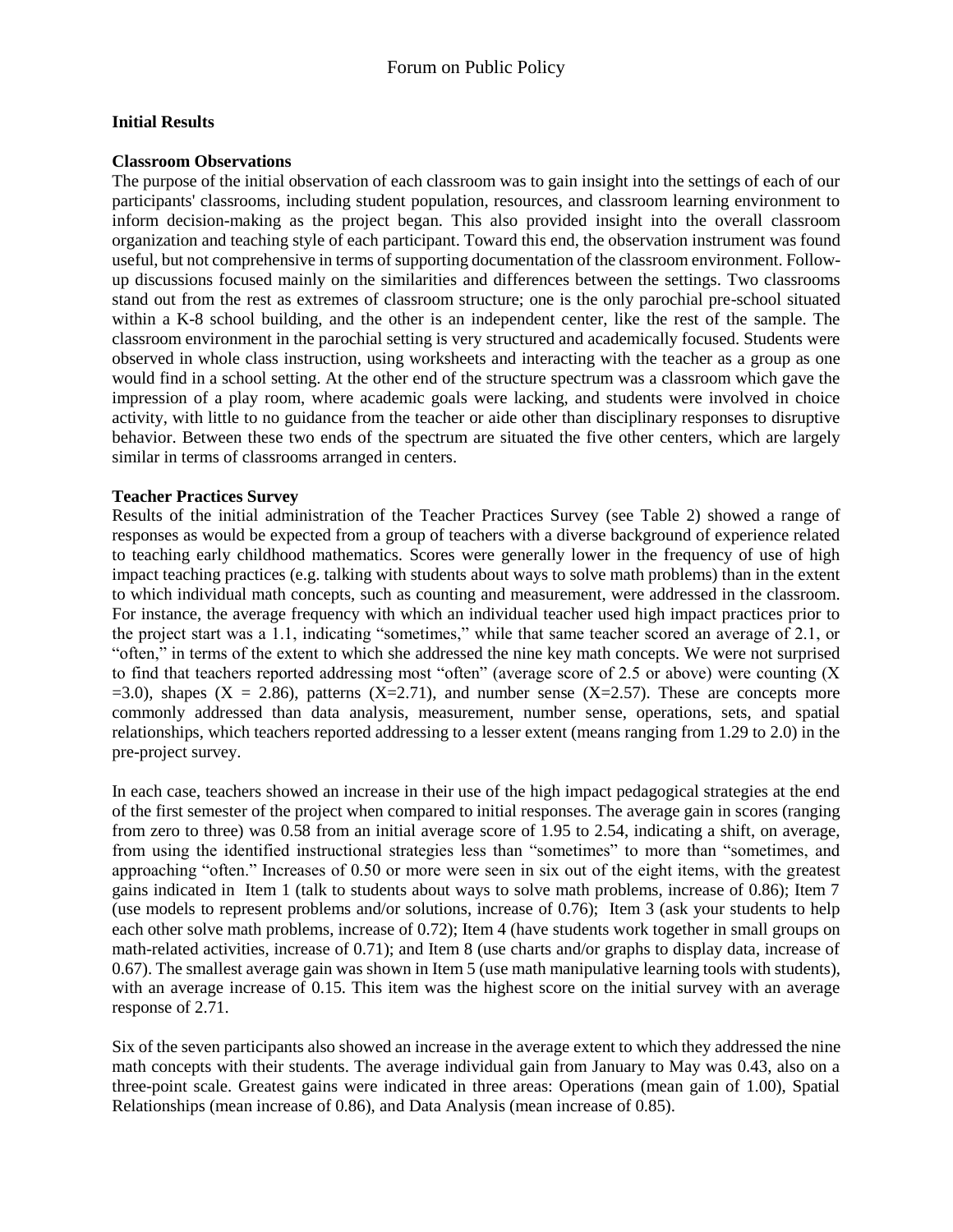| Table 2                                 |  |
|-----------------------------------------|--|
| <b>Teacher Practices Survey Results</b> |  |

|                | <b>TEACHER PRACTICES SURVEY</b>                              |         |       |                    |  |
|----------------|--------------------------------------------------------------|---------|-------|--------------------|--|
|                |                                                              |         | Mean  |                    |  |
|                |                                                              | Mean    | Phase |                    |  |
|                |                                                              | Initial | One   | Mean<br>Difference |  |
|                | Item                                                         | Score   | Score |                    |  |
| Item#          | How often do you                                             |         |       |                    |  |
| $\mathbf{1}$   | Talk to your students about ways to solve math<br>problems?  | 2.14    | 3.00  | 0.86               |  |
|                | Ask your students to tell you how they solve math            |         |       |                    |  |
| 2              | problems?                                                    | 1.71    | 2.29  | 0.57               |  |
| 3              | Ask your students to help each other solve math<br>problems? | 1.71    | 2.43  | 0.71               |  |
|                | Have students work together in small groups on math-         |         |       |                    |  |
| $\overline{4}$ | related activities?                                          | 1.86    | 2.57  | 0.71               |  |
| 5              | Use math manipulative learning tools with students?          | 2.71    | 2.86  | 0.14               |  |
| 6              | Use measurement tools with students?                         | 1.86    | 2.29  | 0.43               |  |
| $\overline{7}$ | Use models to represent problems and/or solutions?           | 1.57    | 2.33  | 0.76               |  |
| 8              | Use charts and/or graphs to display data?                    | 2.00    | 2.67  | 0.67               |  |
|                | How often do you AVERAGE                                     | 1.95    | 2.54  | 0.59               |  |
|                | To what extent do you address                                |         |       |                    |  |
| 9              | Counting                                                     | 3.00    | 3.00  | 0.00               |  |
| 10             | Data analysis                                                | 1.29    | 2.14  | 0.86               |  |
| 11             | Measurement                                                  | 1.71    | 2.14  | 0.43               |  |
| 12             | Number sense                                                 | 2.57    | 2.86  | 0.29               |  |
| 13             | Operations                                                   | 1.29    | 2.29  | 1.00               |  |
| 14             | Patterns                                                     | 2.71    | 2.71  | 0.00               |  |
| 15             | <b>Sets</b>                                                  | 2.00    | 2.43  | 0.43               |  |
| 16             | <b>Shapes</b>                                                | 2.86    | 2.86  | 0.00               |  |
| 17             | Spatial relationships                                        | 1.43    | 2.29  | 0.86               |  |
|                | To what extent AVERAGE                                       | 2.10    | 2.52  | 0.43               |  |

#### **Attitudes, Beliefs, and Confidence (ABC-EM) Survey**

Initial responses to the ABC-EM were found to be fairly high, with the average of all items falling in the range of the mid-point of five or above (below for the negatively phrased items). The range of average scores on the initial survey was 4.86 to 8.00. The lowest rated statement was "I can easily convert fractions into percentages or decimal numbers." The highest rated statement was "I believe that my pre-service education has sufficiently prepared me to teach mathematics." With regard to the key factors assessed in the survey, Positive Math Attitude and Confidence in Teaching Math, overall initial mean ratings were lower for attitude (X=6.09) than for confidence (X=7.37). Initial and Phase One results of the ABC-EM Survey are presented in Table 3.

The overall range in scores shifted slightly higher in the Phase One results. The new mean range was 4.71 to 8.43. This time, participants rated the same item lowest, but the highest rated item changed to "I have the support I need to teach math well." Mean ratings for both attitude and confidence increased, to 6.30 and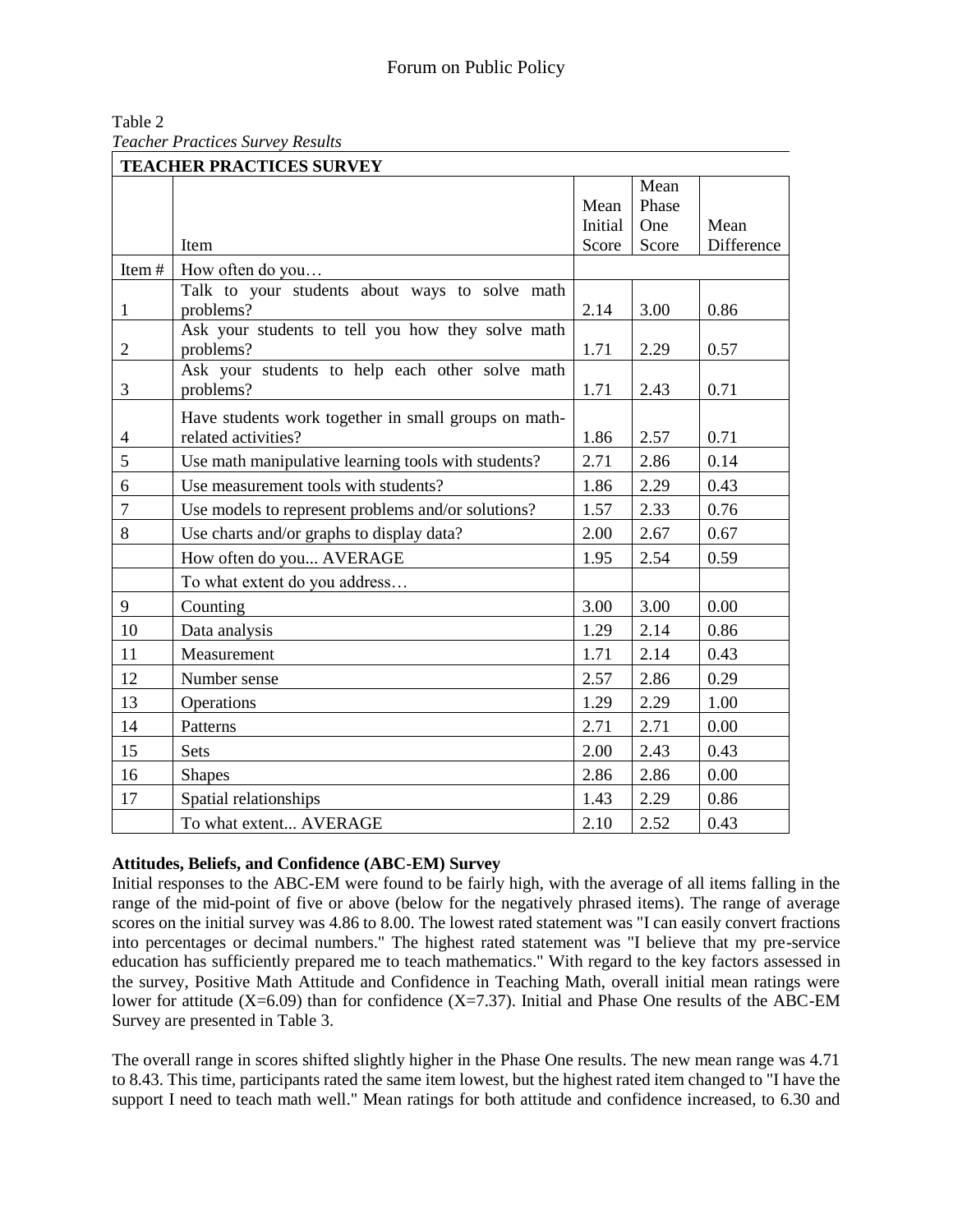8.13, respectively. This shows a mean increase in ratings of positive math attitude of 6.30, and a mean increase in rating of items related to confidence of 0.71.

Mean increases of over 1.00 resulted for six items, nearly one-fourth of the total survey items. The items of greatest growth were "I am not a math person" (+1.14 recoded); "Even when I try, I don't teach mathematics as well as I teach many other subjects" (+1.29 recoded); "I am confident in my ability to engage students in mathematics problem solving" (+1.43); I am confident in my ability to help students reason about and prove how they have solved a mathematics problem" (+1.00); "I am confident in my ability to locate resources for preparing exciting and engaging math lessons" (+1.43); and, as mentioned above, "I have the support I need to teach math well"  $(+1.43)$ .

Mean change in three items decreased, rather than increased, over the first phase. Most interestingly, two of these items ("I can easily convert fractions into percentages or decimal numbers," and "Math was one of my favorite subjects in school.") would be expected to remain somewhat stable, as they relate to teachers' own perceptions of their own math ability. Responses to the statement "Math is my least favorite subject to teach" showed a mean decrease of –0.43 when recoded. All three of these statements showing negative impact are in the attitude section of the survey.

Responses to two items in the survey indicated no change from the initial baseline and the completion of Phase One. Mean scores for the items "I am confident in my ability to connect mathematics learning to other curricular areas" and "Many times in my class I can get through to even the most difficult or unmotivated students" were constant at 7.00 and 7.43, respectively. Table 3

*ABC-EM Results*

| <b>Attitudes, Beliefs, and Confidence (ABC-EM) Survey</b> |                                                                                                     |                               |                                    |                                  |
|-----------------------------------------------------------|-----------------------------------------------------------------------------------------------------|-------------------------------|------------------------------------|----------------------------------|
| <b>Factor</b>                                             | <b>Item</b>                                                                                         | <b>Initial</b><br><b>Mean</b> | <b>Phase</b><br>One<br><b>Mean</b> | <b>Mean</b><br><b>Difference</b> |
|                                                           | I am not a "math person."<br><b>RECODED</b>                                                         | 5.71                          | 6.86                               | 1.14                             |
|                                                           | I have a hard time quickly calculating arithmetic facts in<br><b>RECODED</b><br>my head.            | 5.43                          | 6.14                               | 0.71                             |
|                                                           | I can easily convert fractions into percentages or decimal<br>numbers.                              | 4.86                          | 4.71                               | $-0.14$                          |
|                                                           | I'm good at looking at numeric data and finding patterns.                                           | 6.14                          | 6.43                               | 0.29                             |
|                                                           | Math was one of my best subjects in school.                                                         | 5.00                          | 5.43                               | 0.43                             |
| Positive Math Attitude                                    | I am good at math puzzles.                                                                          | 6.57                          | 7.00                               | 0.43                             |
|                                                           | Math is my least favorite subject to teach.<br><b>RECODED</b>                                       | 6.43                          | 6.00                               | $-0.43$                          |
|                                                           | I like doing math.                                                                                  | 6.86                          | 7.29                               | 0.43                             |
|                                                           | Math was one of my favorite subjects in school.                                                     | 6.86                          | 6.00                               | $-0.86$                          |
|                                                           | Just the word "math" can make me feel nervous.                                                      | 7.00                          | 7.14                               | 0.14                             |
|                                                           | <b>RECODED</b>                                                                                      |                               |                                    |                                  |
|                                                           | Mean Attitude                                                                                       | 6.09                          | 6.30                               | 0.21                             |
|                                                           | Even when I try, I don't teach mathematics as well as I                                             | 5.57                          | 6.86                               | 1.29                             |
| in Teaching<br>Confidence<br>Math                         | teach many other subjects. RECODED                                                                  |                               |                                    |                                  |
|                                                           | I am confident in my ability to                                                                     |                               |                                    |                                  |
|                                                           | use a variety of assessment techniques to evaluate<br>students' mathematical learning and progress. | 6.86                          | 7.29                               | 0.43                             |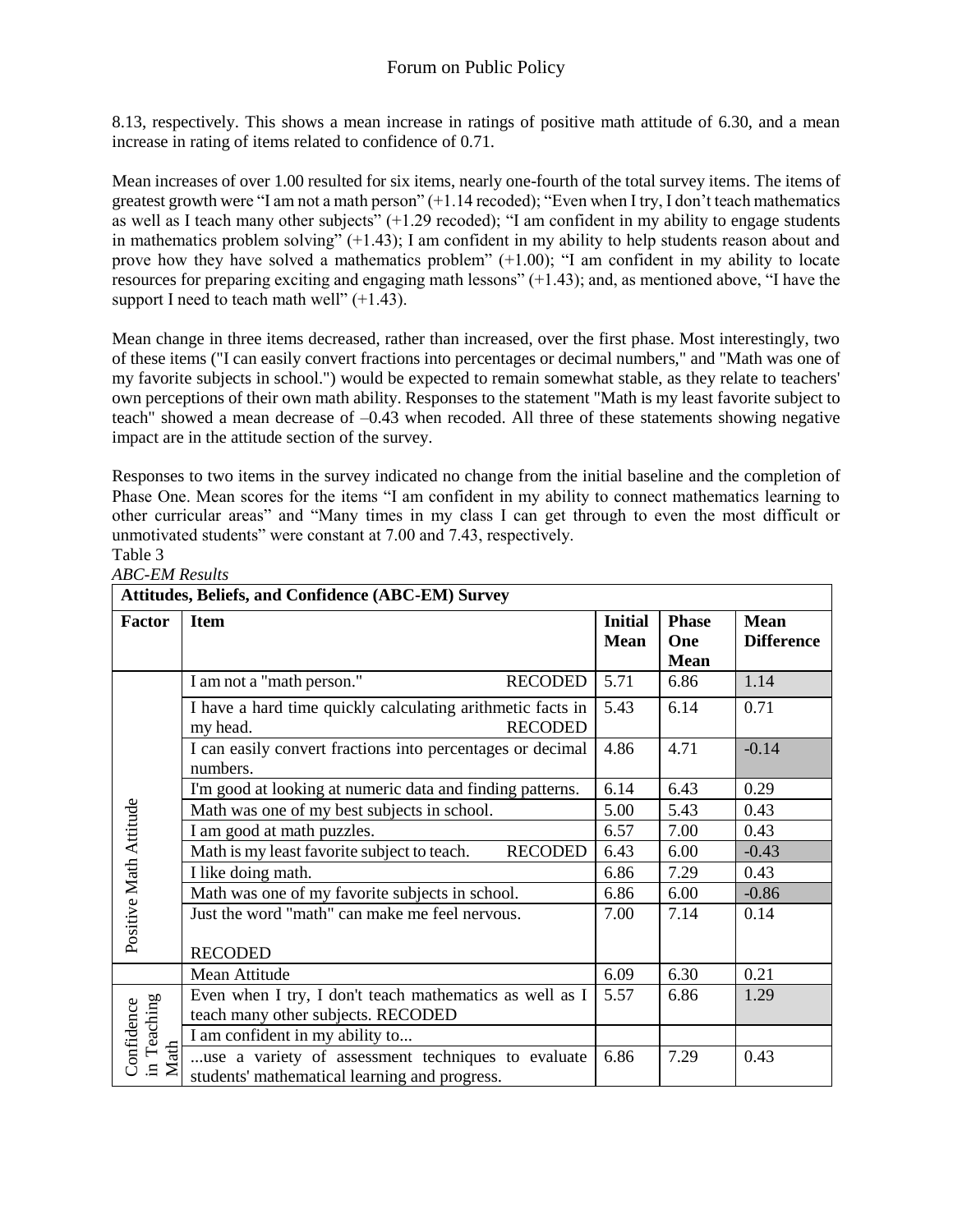| translate assessment results into mathematics teaching   | 6.71 | 7.00 | 0.29 |
|----------------------------------------------------------|------|------|------|
| plans.                                                   |      |      |      |
| set appropriate math learning goals for my students.     | 7.00 | 7.57 | 0.57 |
| anticipate problems and confusions that students might   | 6.57 | 7.29 | 0.71 |
| have with particular math topics or concepts.            |      |      |      |
| engage students in mathematics problem solving.          | 6.57 | 8.00 | 1.43 |
| facilitate students' communication about mathematics     | 6.71 | 7.43 | 0.71 |
| (for example, discussions, questions, and journals).     |      |      |      |
| encourage students to represent mathematics in a variety | 7.29 | 7.71 | 0.43 |
| of ways (such as drawings, manipulatives, symbols, and   |      |      |      |
| language).                                               |      |      |      |
| connect mathematics learning to other curricular areas.  | 7.43 | 7.43 | 0.00 |
| help students reason about and prove how they have       | 6.71 | 7.71 | 1.00 |
| solved a mathematics problem.                            |      |      |      |
| locate resources for preparing exciting and engaging     | 6.43 | 7.86 | 1.43 |
| math lessons.                                            |      |      |      |
| many times in my class I can get through to even the     | 7.00 | 7.00 | 0.00 |
| most difficult or unmotivated students.                  |      |      |      |
| further students' math knowledge when they make          | 7.29 | 8.00 | 0.71 |
| spontaneous math comments or discoveries.                |      |      |      |
| I believe that my pre-service education has sufficiently | 8.00 | 8.29 | 0.29 |
| prepared me to teach mathematics.                        |      |      |      |
| I have the support I need to teach math well.            | 7.00 | 8.43 | 1.43 |
| Mean Confidence                                          | 7.37 | 8.13 | 0.71 |

#### **Coach Notes**

The instructional coach visited each classroom twice a month to provide support in the form of modeling, observational feedback and addressing any teacher questions or concerns. Ideas were also provided on how to more effectively embed the mathematics instruction into their daily activities within the structure and guidelines of their center. Notes were taken by the instructional coach during and after each visit regarding the types of support activities provided, interactions observed and discussion topics or suggestions provided. These notes were qualitatively analyzed to determine if any themes or patterns existed.

After reviewing the data, it was evident that a wide variety of support activities took place based on experience of the teacher, make-up of the class and culture of the early childhood centers. It was also apparent that the current form for recording activities only required the coach to provide very basic, summary information that did not reflect many of the topics discussed during the meetings between the coach and investigators. Due to this, the results thus far are very limited. Most of the activities logged revolved around three types of interactions: observational notes regarding interactions between the teacher and students, modeling effective strategies and methods, and discussions with the teachers about ideas, issues and questions.

## **READY 4 Math Feedback Survey**

Results of the project satisfaction survey at the end of the first phase of the project showed high levels of participant satisfaction in all three areas evaluated (monthly workshops, provided materials, and instructional coaching). Participants "somewhat" or "strongly" agreed with thirteen of the fifteen items. All seven participants strongly agreed with statements three, four, and six, indicating that the monthly workshops provided information relevant to participants' teaching and were led by knowledgeable presenters as well as the materials contributing positively to their own individual classroom learning environments. The two items eliciting disagreement pertained to the instructional coaching element of the project. One individual disagreed somewhat with each of the following two statements: "The instructional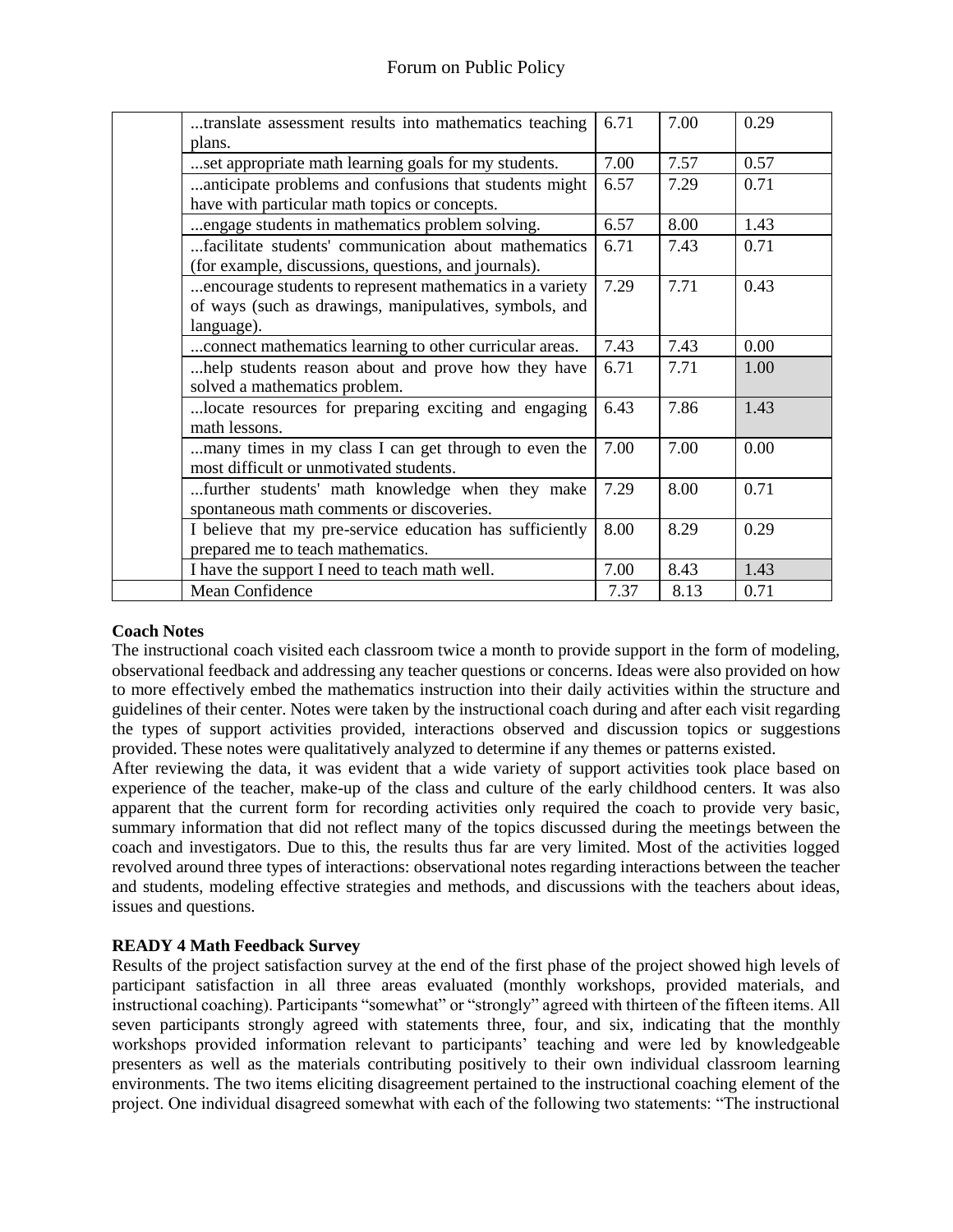coach provided effective feedback to support my teaching" and "The instructional coach met my expectations overall." Further comments indicated that more critical feedback on specific areas for improvement are desired by the coach who is perceived as maintaining a positive approach to her communication.

#### **Discussion**

Overall, each form of initial self-reported data indicated generally positive attitudes, beliefs, confidence, and levels of pedagogical content knowledge among participants. Analysis of Phase One results showed growth in almost all indicators, as previously described, and in many cases results were higher than expected, considering the brief time period between initial project implementation and Phase One data collection. Teachers reported significant appreciation of access to high quality materials at no cost. They also rated all elements of the professional development workshops highly.

As described above, participants indicated growth in most of the teacher practices assessed. Areas of the least growth were those in which participants rated their participation the highest in the initial assessment: counting, shapes, and use of manipulatives. While the goal of the project is improvement in teacher practices, the investigators see validity in this result which underscores teachers' current and continued attendance to and utilization of mathematics content and strategies most common in the early childhood setting. Areas of greatest growth, such as the gains seen in data analysis and sets, provide an early indicator that attention given to concepts and teaching approaches in workshops may be yielding the intended results in terms of teaching outcomes, since several Phase One activities focused specifically on these topics. However, this conclusion is countered by the surprising increase in teacher rating of operations, which has not yet been directly addressed in project activities. It is possible that participants gained greater understanding of what is meant by number operations over the course of the semester through interaction with other concepts.

The initial data from the ABC-EM showing positive growth in attitude and confidence in teaching mathematics is encouraging and indicates progress toward our overarching goal. Some items yielded results that were a bit confusing due to the static nature of the item. For example, whether or not math was a person's best or favorite subject in school should not have changed due to the PD provided by this grant. Furthermore, the increase in confidence and ability to teach English Language Learners was also interesting. This topic was not directly addressed in the workshops and there is very little cultural and linguistic diversity in the classrooms of the participants. It is possible that the grant has changed the perceptions of the participants and influenced responses that would be expected to remain constant. These areas will continue to be monitored as additional data is collected in the coming semesters.

Baseline observations conducted provided a glimpse into classroom structure and environment, but were not necessarily helpful in terms of yielding the kind of interactional data as initially intended. Investigators were unable to use the notes for comparative purposes unless the focus was solely on evidence of math instruction and materials during the observations. However, future observations are still deemed valuable to provide a general indication of how materials are being used and math instruction delivered in the classroom.

After analyzing the qualitative data recorded by the instructional coach, it is apparent that a new form for this process is needed. The instructional coach developed the current version based on previous coaching experience and use in other projects. The form currently used has three main areas for recording information, which includes a summary of the teacher, student and coach activities. However, additional information would be beneficial for this project. For example, some more specific documentation about the conversations between the coach and teacher, as well as, more detailed notes on teacher and coach interactions in the classroom. For the next phase of the project, a revised form will be utilized that requires the recording of more specific information to provide a better picture of the specific types of supports provided and each teacher's main areas of concern.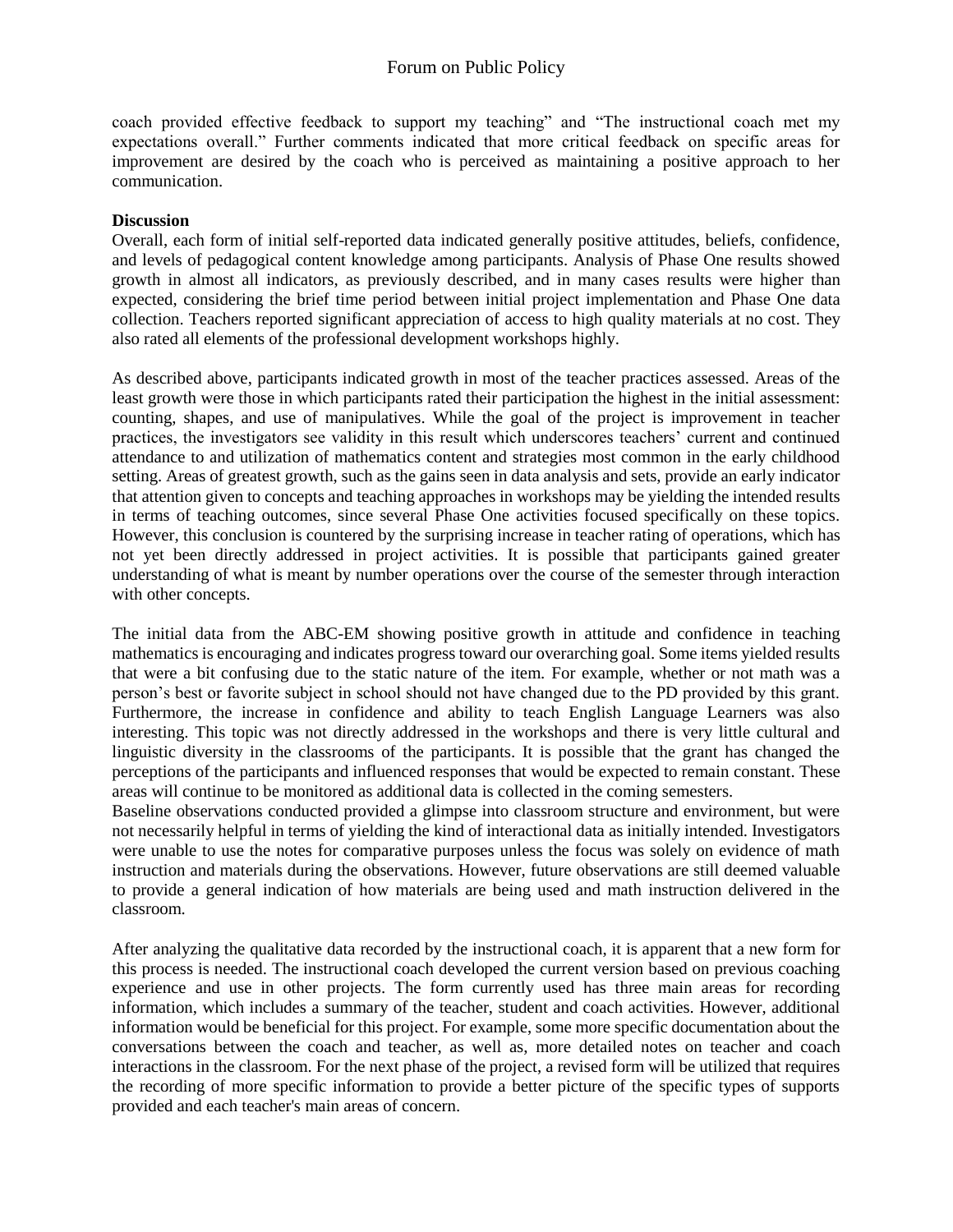## Forum on Public Policy

Despite overall positive responses to the PD model and materials, there is always room for growth. Based on Phase One survey results, some minor revisions will be implemented in the workshops and instructional coaching aspects of the project. Each monthly workshop will focus on at least one of the main mathematical concepts for early childhood and include high impact instructional strategies to support participants' overall development in math instruction beyond the specific activities introduced at workshops. In addition, investigators will attempt to challenge participants' own math identities and understanding more extensively through introduction of concepts using higher-level activities before modeling Pre-K level instruction. Furthermore, teachers will continue to be supported through the provision of high- quality instructional materials to enhance their learning environments, with a focus on flexible items with a wide range of utility in supporting instruction. Embedded professional development through instructional coaching will continue, but with a more structured approach. Increased communication will occur before the visits to coordinate coach activities during the visit, such as modeling, student interaction and specific areas of concern. This change is intended to provide more focused modeling and feedback, which will hopefully result in more effective instruction. The feedback form used by the instructional coach was also revised, as described above, to provide more informative data regarding impact of the grant activities.

#### **Summary**

Overall, the first phase of this project has been successful in working toward the established goals of improving the confidence, knowledge, and skills of early childhood educators in the area of mathematics instruction. Thus far, there has been no participant attrition and it is the hope that participants will continue throughout the two-year timeline. Feedback gathered from the various instruments will continue to be utilized for instructional and project improvements. As the project moves forward, investigators will concentrate efforts on maintaining the quality of the PD to continue the positive trajectory established during the first phase. The final phase of the project will be completed in fall 2019. Upon completion, all project data will be analyzed, and final results reported.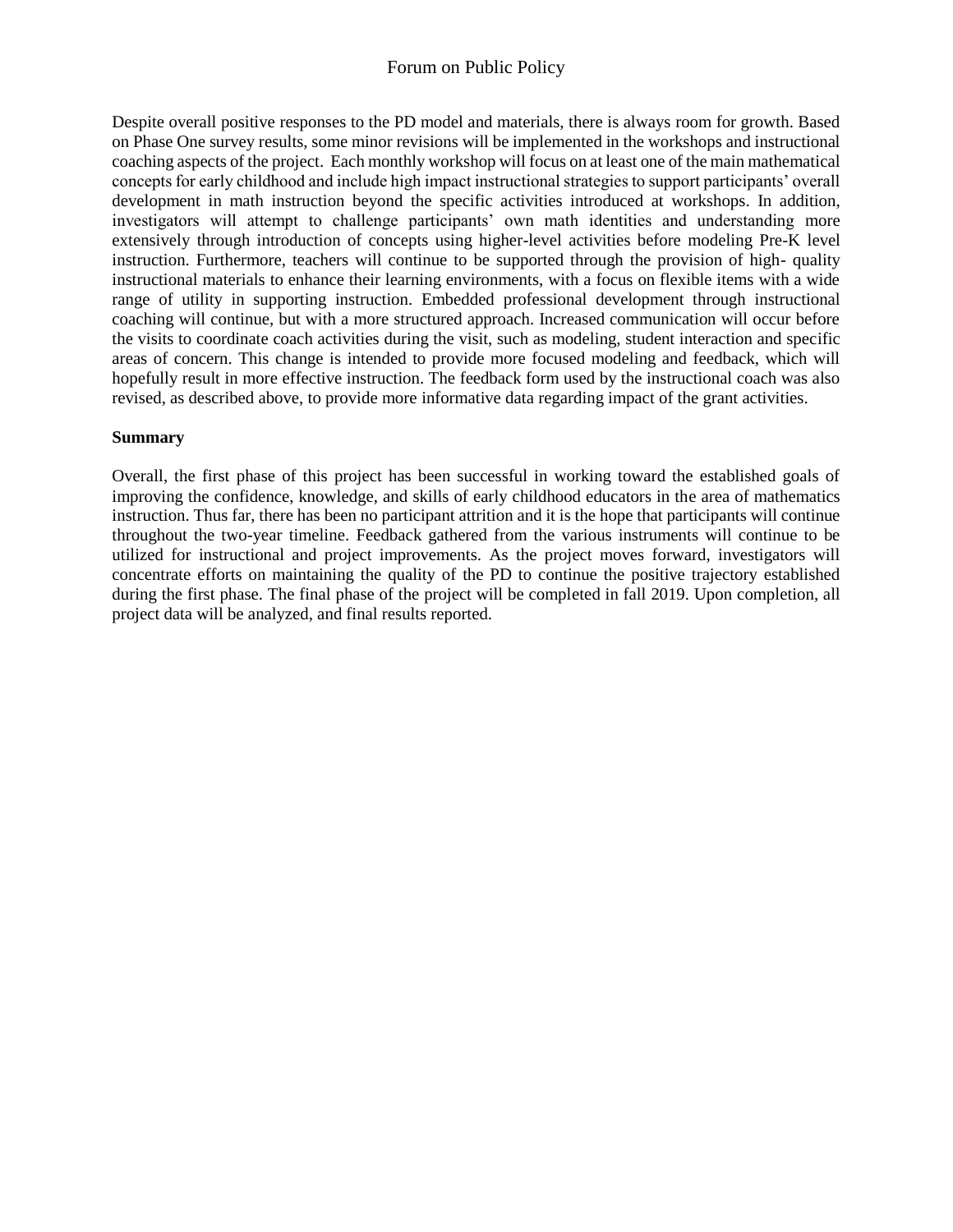## Forum on Public Policy

#### **References**

- Adams, G., Tout, K., & Zaslow, M. (2007, May). *Early Care and Education for Children in Low-Income Families Patterns of Use, Quality, and Potential Policy Implications.* The Urban Institute and Child Trends Roundtable on Children in Low-Income Families. [https://www.urban.org/sites/default/files/publication/46526/411482-Early-Care-and-Education](https://www.urban.org/sites/default/files/publication/46526/411482-Early-Care-and-Education-for-Children-in-Low-Income-Families.PDF)[for-Children-in-Low-Income-Families.PDF](https://www.urban.org/sites/default/files/publication/46526/411482-Early-Care-and-Education-for-Children-in-Low-Income-Families.PDF)
- Chen, J-Q., & McCray, J. (2013). *A survey study of early childhood teachers' beliefs and confidence about teaching early math.* Early Math Collaborative at Erikson Institute. Retrieved from <https://earlymath.erikson.edu/wp-content/uploads/2013/12/2013-1-Chen-McCray-Survey-Study> of-Early-Childhood-Teachers-Beliefs-and-Confidence-about-Teaching-Early-Math.pdf
- Chicago Mercantile Exchange Group Foundation. (n.d.). *CME Foundation Math Survey.*
- Clements, D. H., & Sarama, J. (2007). Effects of a preschool mathematics curriculum: Summative research on the Building Blocks project. *Journal for Research in Mathematics Education, 38*, 136-163.
- Clements, D.H., Sarama, J., & DiBiase, A.-M. (Eds.) (2004). *Engaging young children in mathematics: Standards for early childhood mathematics education.* Mahwah: NJ: Lawrence Erlbaum Associates.
- Darling-Hammond, L., Hyler, M. E., & Gardner, M. (2017). *Effective Teacher Professional Development* (research brief). Palo Alto, CA: Learning Policy Institute.
- Lee, J. (2010). Tripartite growth trajectories of reading and math achievement tracking national academic progress at primary, middle, and high school levels. *American Educational Research Journal, 47*(4), 800-832.
- Lee, V. E., & Burkham, D. T. (2002). *Inequality at the starting gate: Social background differences in achievement as children begin school.* Washington, DC: Economic Policy Institute.
- [McCray, J.,](https://earlymath.erikson.edu/collaborators/jennifermccray/) & [Chen, J-Q.](https://earlymath.erikson.edu/collaborators/JieQiChen/) (2012). Pedagogical content knowledge for preschool mathematics: Construct validity of a new teacher interview. *Journal of Research in Childhood Education*, *26*(3), 291-307. doi: 10.1080/02568543.2012.685123
- National Council of Teachers of Mathematics. (2013, October). National Council of Teachers of Mathematics standards and positions: Mathematics in early childhood learning. Retrieved from [https://www.nctm.org/Standards-and-Positions/Position-Statements/Mathematics-in-Early-](https://www.nctm.org/Standards-and-Positions/Position-Statements/Mathematics-in-Early-Childhood-Learning/)[Childhood-Learning/](https://www.nctm.org/Standards-and-Positions/Position-Statements/Mathematics-in-Early-Childhood-Learning/)
- National Research Council. (2009). *Mathematics learning in early childhood: Paths toward excellence and equity.* Committee on Early Childhood Mathematics, C. Cross, T. Woods, & H. Schweingruber (Eds.). Center for Education, Division of Behavioral and Social Sciences and Education. Washington, DC: National Academies Press.
- Sarama, J., & DiBiase, A.-M. (with Clements, D. H., & Spitler, M. E.). (2004). The professional development challenge in preschool mathematics. In D. H. Clements, J. Sarama, & A.-M. DiBiase (Eds.), *Engaging young children in mathematics: Standards for early childhood mathematics education* (pp. 415–446). Mahwah, NJ: Erlbaum